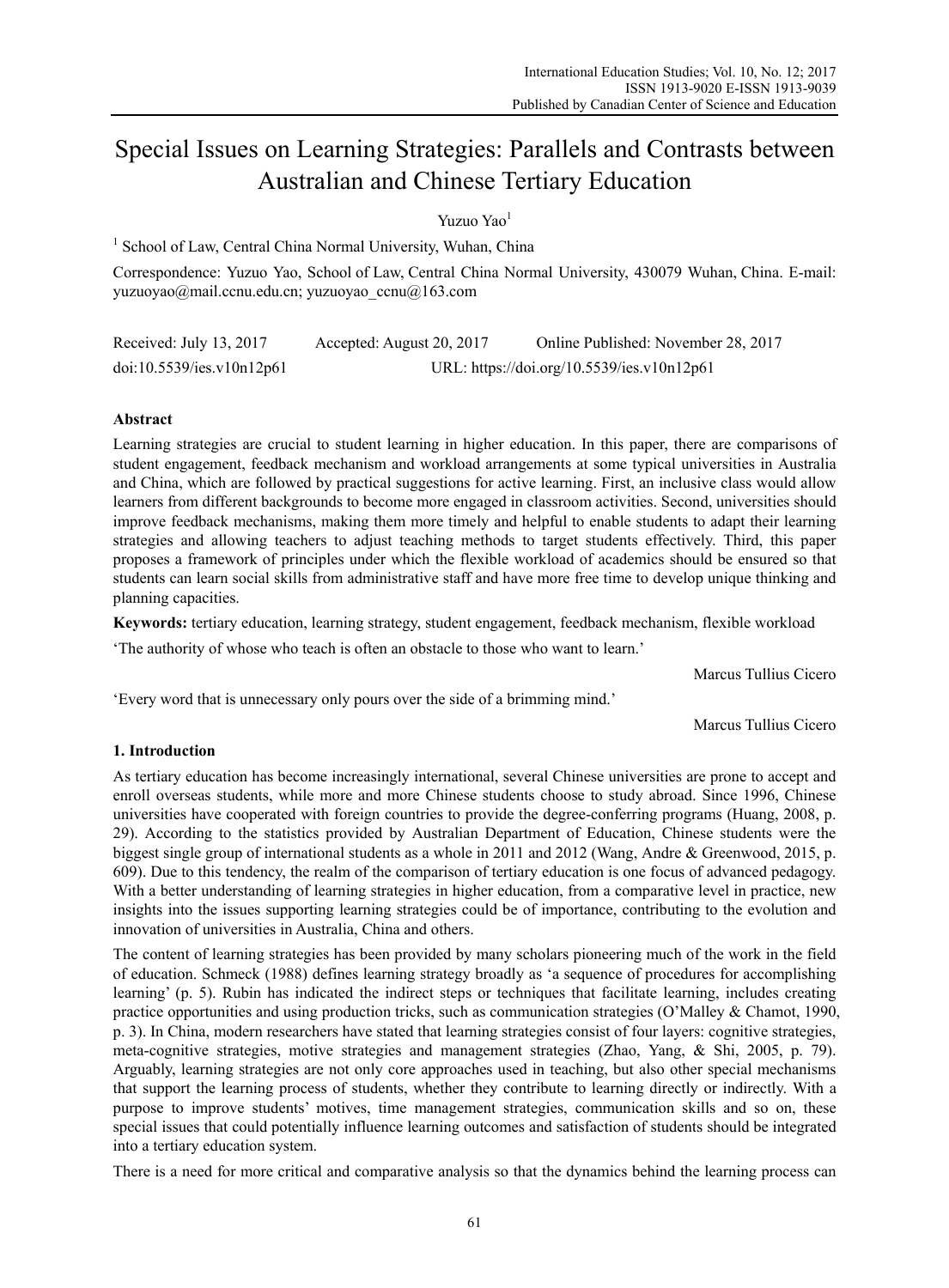be found and the quality of students' learning so enhanced. This paper is the result of an international research which has been completed in Australia and China. Comparison is only a starting point to provide an overview and detailed cases of what is happening to Australian and Chinese universities. Further analysis will then go beyond description into the dynamics behind the learning process. At the core of this paper, Section 2, Section 3 and Section 4 examine similarities and differences across the cases of learning strategy components, including student engagement, timely and effective feedback and flexible workload at some typical universities in Australia and China respectively, and each component analysis will be followed by suggestions or a proposed framework at the end. Finally, the author draws several conclusions.

## 2. Student Engagement

Much attention has been paid in both Australia and China to the engagement of students, but this might become more challenging for China than Australia. Both of them realize that active learning approaches can work well in promoting students engagement with lecturers. For example, the flipped class approach has been adopted in these two countries and has turned traditional learning on its head by engaging students and shifting their passive recipients' role to active constructors.

Nevertheless, implementing an approach of active learning seems to be more difficult in China than in Australia being that the number Chinese students enrolled in one class may be very high. According to a recent survey of student engagement at 6 Chinese universities spread out across 4 cities, engaging students accounts for one third of all the students under investigation (Gao, 2015, p. 5).



Figure 1. Creating an inclusive teaching and learning environment

*Note*. From 'Inclusive Teaching Practices' by Deakin University (p. 2)

At the same time, there are open-mind, unbiased and inclusive learning strategies that are capable of motivating diverse students. At many Australian universities, students come from different backgrounds, probably equipped with different skills, learning styles and values associated with traditional cultures. For instance, Macquarie University allows students from different nations or countries to introduce their various cultures and fields of knowledge with the objective of improving a sense of belonging to their class or to reduce alienation (Learning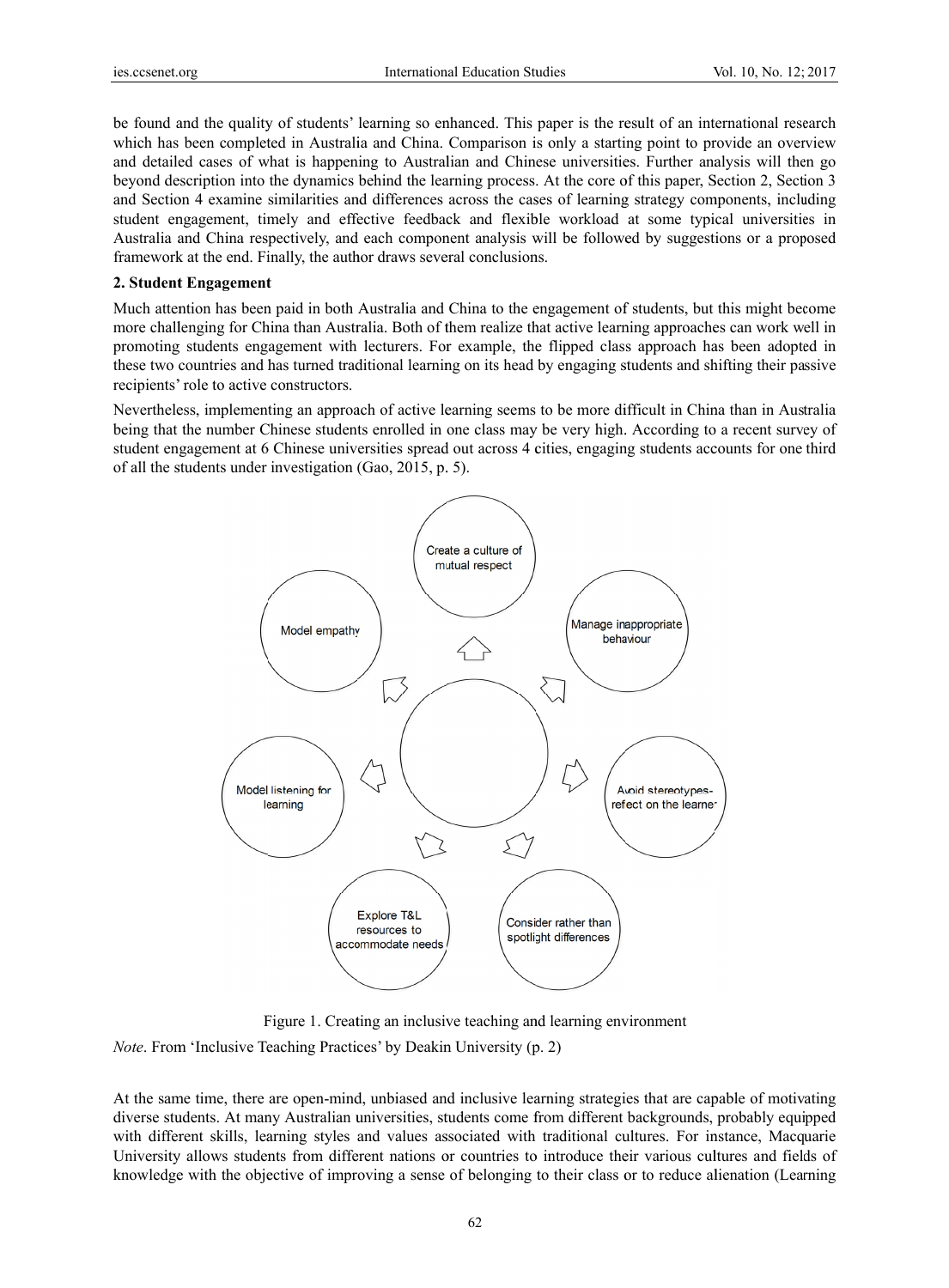and Teaching Center for Macquarie University, 2009, p. 1). Moreover, Deakin University has contrived a strategy to create an inclusive teaching and learning environment, with 'a view of the individual and individual difference as the source of diversity that can enrich the lives and learning of others' (Deakin University, n.d., p. 1). As shown in Figure 1, the items related to the design of an inclusive teaching and learning environment include creating a culture of mutual respect, modeling empathy, modeling listening for learning, exploring teaching and learning resources to accommodate needs, considering rather than spotlighting differences, avoiding stereotypes-reflect on the learner and managing inappropriate behaviour (Deakin University, n.d., p. 2).

Likewise, inclusive learning strategy can support student engagement in China. Not only does China have a large population of students who come from different families widely distributed across many provinces in a multi-ethnic and multicultural country, but, to achieve strategic goals of internationalization, several Chinese universities are also prone to accept and enroll overseas students. For instance, Shandong University enrolls more international students for study or internship, and co-supervises students together with overseas professors (Wang, 2009, p. 63). The students may possess a range of abilities and have various educational needs. These courses are then intended to be designed or delivered in an inclusive way, otherwise the students might become anxious, disengaged or even reluctant learners in class.

There is concern as to whether such barriers to inclusive education to a large number of students can be removed or reduced. In order to create an inclusive educational environment, this paper discusses three crucial points in regard to student engagement. Firstly, the students should be permitted to introduce their special background to the class, and then teachers will be enabled to identify the motivating topics and special experiences that students bring to the course. Biggs (1996) indicates 'the learner brings an accumulation of assumptions, motives, intentions, and previous knowledge that envelopes every teaching/learning situation and determines the course and quality of the learning that may take place' (p. 348).

Secondly, in designing curricula, teachers will realize that every student is able, or at least has an opportunity, to be understood and develop in class. The teachers will therefore still need to set the objectives for learning as before. More precisely, however, this will not involve a process of design but more a process of discovery, which frames the learning process as a dynamic conversation rather than a frozen snapshot of knowledge. The courses can be delivered in a discoverable and flexible way, thus allowing interaction between different students, as well as between students and academics.

Thirdly, students will reach a higher level of participation if they are better involved in a stream in collaboration with others. There is common consensus among Chinese teachers that students can be more engaged if large classes are divided into smaller groups. Teachers can then give useful information as well as instructions, while not privileging any one group of students or disadvantaging other groups of students. Students will therefore be able to interact with each other and so reach an agreement or an equilibrium that is very likely aligned with their learning objectives.

#### **3. Feedback Mechanism**

'Learning strategies are kind of implicit learning skills. Appropriate teaching methods play an important role in students' acquisition and application of learning strategies' (Li & Xue, 2008, p. 229). There is a need for an effective feedback mechanism, according to which students are able to reflect on their work and adapt and adjust their learning strategies. In addition, teachers are obliged to improve their teaching methods to help students develop implicit skills to accomplish specific learning tasks.

There are both parallels and contrasts between Australia and China in terms of feedback mechanism.

In Australia, universities usually adopt an appropriate system to provide effective feedback to students, as well as to teachers, in order to enhance the effectiveness of learning. Feedback to students is designed to improve reflections on the students' part. Teachers' feedback to students must be timely so as to assist them in developing their essential understanding, strategies and skills. At Macquarie University, this concerns not only teachers' review but also students' peer review; in particular when a group discussion is run, promoting reflection by students on their studies (Learning and Teaching Center for Macquarie University, 2009, p. 2).

It is possible for teachers at Australian universities to receive feedback from both students and other academics. The routine use of students' feedback to teachers contributes to recognizing and meeting the various needs of students in class. After collecting different students' feedback, teachers are supposed to accommodate diversity in learning strategies and to work on the problems in their teaching approaches. Alongside student feedback is an academic peer review that is adopted at many Australian universities. 'Students have long been the primary arbiters of teaching, but they have not provided either the breadth or depth necessary to evaluate the broader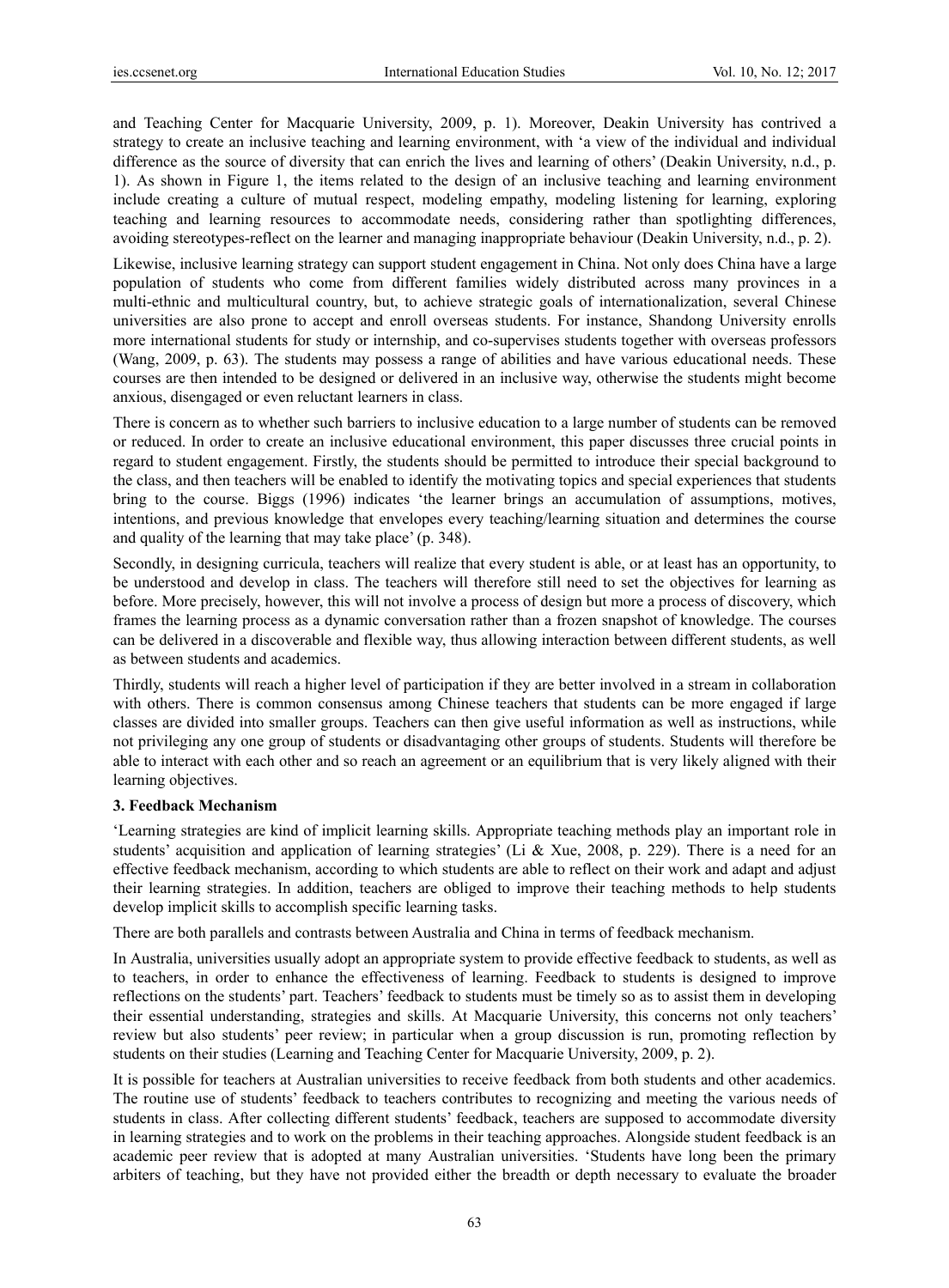spectrum of teaching effectiveness' (Malik, 1996. p. 277). In a peer review, by contrast, 'a colleague is not only able to observe the teacher and what he or she may be doing, but they are in the unusual position of being able to observe the students and their level of engagement, interest and participation' (Farrell, 2011, p. 6). An example of a peer review from Melbourne University can be seen in Table 1, there are two sections in the peer review. Section 1 is a report of teaching observation and Section 2 is a response form (Farrell, 2011, p. 23). These forms can be used to justify promotion or for teaching awards, but this information taken from peers should be triangulated with other sources (Farrell, 2011, p. 13).

Table 1. Report and response–teaching observation at Melbourne University

| Section 1 – Report                                                                                                             |  |  |  |  |
|--------------------------------------------------------------------------------------------------------------------------------|--|--|--|--|
| This section is completed by the reviewer, drawing upon Form B (Feedback framework) and any notes made during the teaching     |  |  |  |  |
| session. Please use as much space as required.                                                                                 |  |  |  |  |
| 1. Demonstrating enthusiasm $\&$ stimulating curiosity                                                                         |  |  |  |  |
| 2. Encouraging critical thinking and student learning                                                                          |  |  |  |  |
| 3. Features of effective communication                                                                                         |  |  |  |  |
| 4. Session mechanics                                                                                                           |  |  |  |  |
| 5. Priority criteria (as discussed by reviewee and reviewer)                                                                   |  |  |  |  |
| 6. Are there any examples of good practice you would particularly like to highlight?                                           |  |  |  |  |
| Section 2 - Response (optional)                                                                                                |  |  |  |  |
| The reviewee has the option to complete this section following the feedback meeting with the reviewer.                         |  |  |  |  |
| These notes may be of assistance in completing future probation, performance appraisal and/or promotion application processes. |  |  |  |  |
| Please respond to the feedback provided. You may like to address aspects of the feedback that you might incorporate into your  |  |  |  |  |
| teaching in future, as well as discussing any feedback where you may differ in opinion from your reviewer.                     |  |  |  |  |

*Note.* From 'Collegial Feedback on Teaching: A Guide to Peer Review' by Farrell (2011, p. 23)

Currently, a number of Chinese universities have adopted or experienced the same feedback systems as those in Australia, although with a difference in the details. Take Central China Normal University (CCNU), for example. CCNU is a typical university, being best known for its educational excellence in training teachers in China. With regard to the feedback to students, the teachers generally manage to interact and give their feedback to students in time. Moreover, it has been proposed that students should obtain more feedback from their students' group members if they are involved in teamwork.

Table 2. Teaching observation at Central China Normal University

|                                | <b>Assessment Items</b>                                                                  | A | B | C | D |
|--------------------------------|------------------------------------------------------------------------------------------|---|---|---|---|
|                                | Demonstrating enthusiasm $\&$ holding students' attention                                |   |   |   |   |
|                                | Familiar with the curriculum $\&$ good at expression                                     |   |   |   |   |
| 3                              | Making the course simple, clear and stimulating students $\&$ emphasizing the key points |   |   |   |   |
| 4                              | Containing an appropriate amount of information                                          |   |   |   |   |
| 5                              | Relating to new ideas, new concepts and new contribution in the discipline               |   |   |   |   |
|                                | Encouraging critical thinking, stimulating curiosity and developing<br>students'         |   |   |   |   |
| 6                              | associative ability                                                                      |   |   |   |   |
|                                | Effective communication and lovely atmosphere in class                                   |   |   |   |   |
| 8                              | Making the best of various teaching media                                                |   |   |   |   |
| 9                              | Establishing order in class                                                              |   |   |   |   |
| 10                             | Dressing in a dignified manner $\&$ complying with the regulation of teachers            |   |   |   |   |
| Other comments or suggestions: |                                                                                          |   |   |   |   |

*Note.* From 'Hua Zhong Shi Fan Da Xue Gan Bu, Jiao Shi Ting Ke Zhi Du' by Central China Normal University, 2015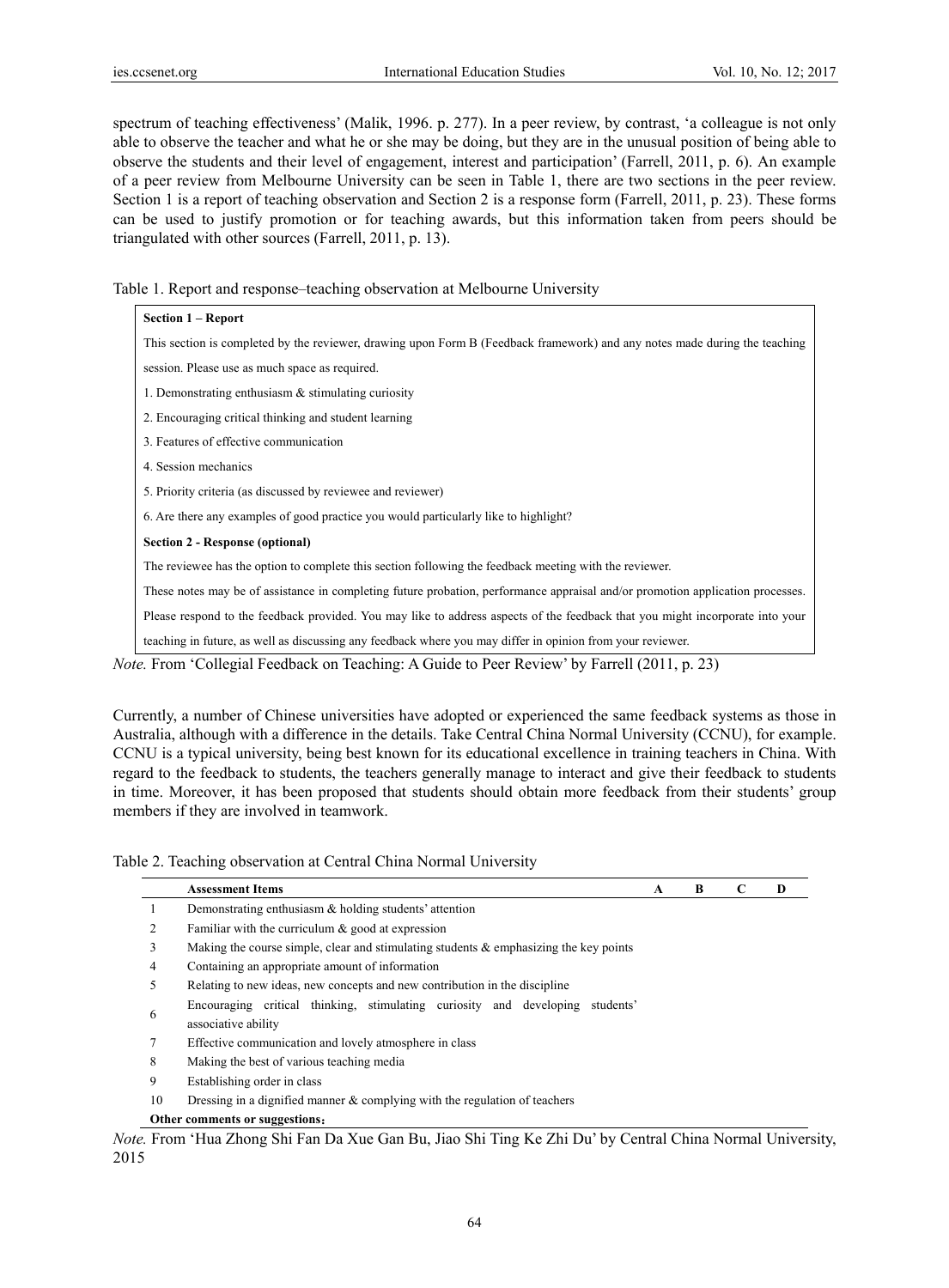With respect to the feedback to teachers, teachers usually receive the final feedback from students as arranged by the university at the end of a semester and the peer review mechanisms are arranged by faculties. In practice, many teachers try to capture students' response in the middle of a semester, but as a result of the lack of formal channels, some students with learning problems fail to achieve their highest possible level. It would be better if compulsory students' feedback to teachers were arranged in time so that the teachers could shift to new teaching methods to help the target students during the learning process.

The peer review of teaching has been adopted at many Chinese universities. For example, it has been implemented at CCNU over a period of more than ten years (Central China Normal University [CCNU], 2005). As shown in Table 2, the information acquired covers many issues in relation to teaching and learning in class, including the effectiveness of learning activities, teaching methods and even teachers' dress. As a topic, the peer review of teaching is quick to raise hackles and arouse fears, especially among faculty (Hutchings, 1996, p. 224). but that would be a change at CCNU. The peer feedback cannot be taken into account for the evaluation of teachers' performance. The peer review of teaching can, in its most powerful forms, be less a matter of judging teachers than of improving teaching, with the focus moving increasingly to ways for them to help each other improve the quality of collective contribution to students' learning (Hutchings, 1996, p. 233).

## 4. Flexible Workload

As the implementation of learning strategies requires significant time input from teachers, both Australian teachers and Chinese teachers are now devoting much of their spare time, either in-class or out-of-class, to students' ongoing learning activities. Underpinning this reform is the idea that the greater the workload academic teachers carry, the more effective learning will be achieved.

On the contrary, not only are a number of academics take on heavy workloads, but also student workloads are also increasing unwittingly. If the staff gets too involved with students, the latter may not be able to spend their free time in developing unique thinking and planning capacities in this process. It seems that although teachers need to devote more time in consistency with educational objectives set by universities, but these objectives cannot be or would not be appropriately pursued in these circumstances.

The apparent failure of current implementation of learning strategies is partly due to following reasons. One primary reason is related to the increasing working pressure of academics. In Figure 2, Chinese student numbers had increased by over seven times, to almost 7 million new students, 25 million students in total, and 6.4 million graduates by 2013 (Soo, 2015, p. 639). As with China, 'the student-staff ratio in Australian universities has risen steadily since 1994 with no sign of slowing and with the added pressure of increasing numbers of overseas students. This places additional, sometimes unmanageable, pressures on staff' (Hammond & Churchman, 2008, p. 238).



Figure 2. Student numbers in regular institutions of higher education in China, 1985-2013 Note. From 'Recent Trends in Graduate Unemployment and Higher Education in China' (Soo, 2015)

The total working hours were significantly long in both Australia and China. As shown Table 3, at Australian universities and Chinese universities, full-time staff work 49.2 hours and 49.9 hours per week respectively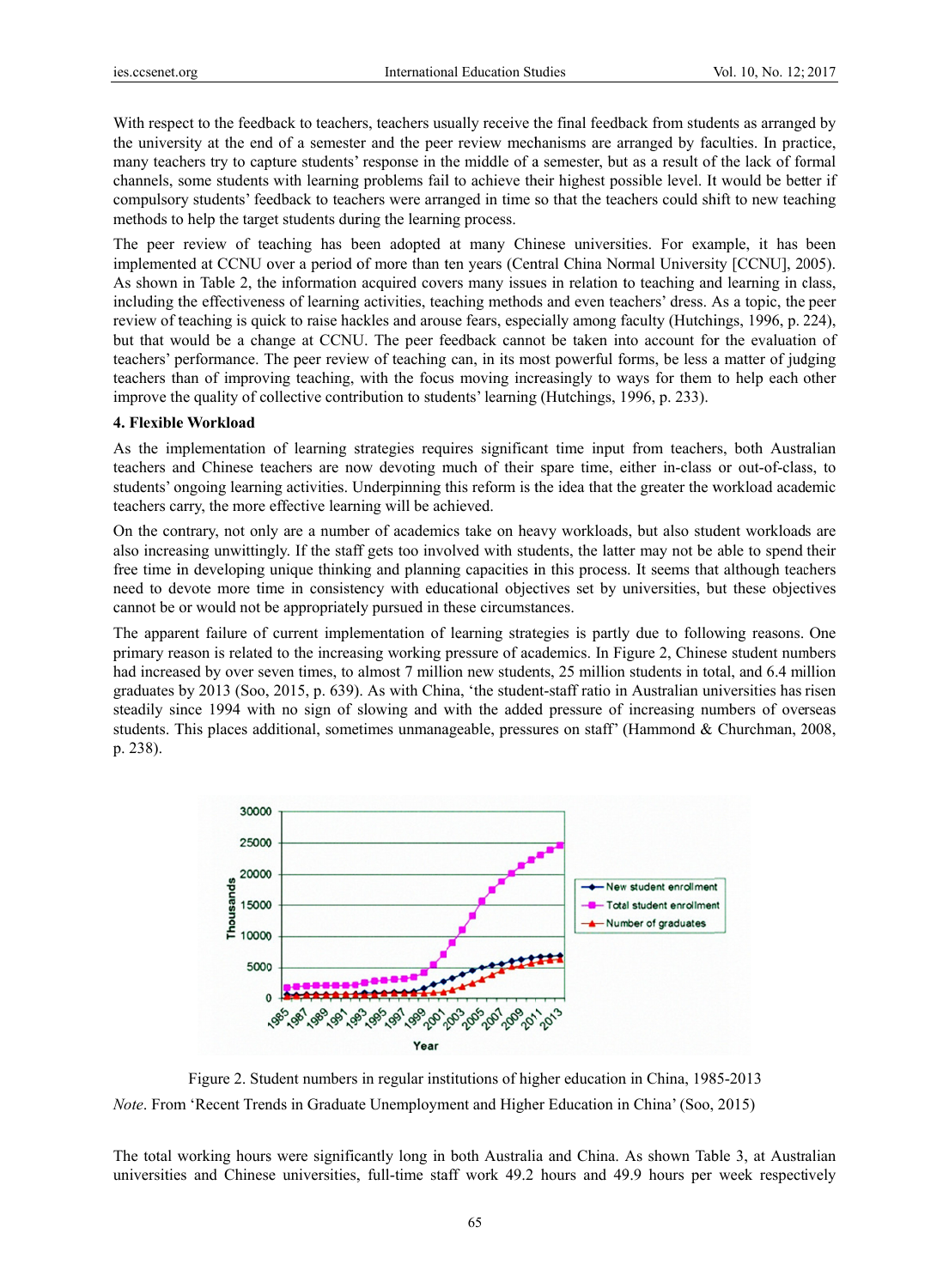(Bentley & Kyvik, 2011, p. 535). The total working hours was also observed by other researchers and in comparison, they indicate that Australian academics, both in junior and senior ranks, work 43.8 and 50.4 hours per week respectively (Kenny, Fluck, & Jetson, 2012, p. 51).

| Country/region   | Teaching | Research | Admin.  | Service | Other  | Total   | N     |
|------------------|----------|----------|---------|---------|--------|---------|-------|
| English-speaking | $20.4*$  | $14.3*$  | $9.1*$  | $3.2*$  | $3.2*$ | $50.1*$ | 2.484 |
| Australia        | 19.7     | $13.7*$  | $9.7*$  | $3.0*$  | 3.0    | $49.2*$ | 526   |
| Canada           | 21.0     | $16.1*$  | $7.7*$  | $3.5*$  | 2.9    | $51.1*$ | 702   |
| UK               | 20.0     | $12.6*$  | $11.1*$ | $1.4*$  | 3.6    | 48.8*   | 569   |
| <b>USA</b>       | 20.7     | 14.6     | $8.0*$  | $5.0*$  | 3.1    | $51.4*$ | 687   |
| Western Europe   | $20.1*$  | $16.3*$  | $5.7*$  | 3.3     | $2.9*$ | $48.3*$ | 2.729 |
| Finland          | $23.4*$  | $12.6*$  | $6.0*$  | $2.6*$  | 2.6    | $47.2*$ | 393   |
| Germany          | $15.5*$  | $20.1*$  | $5.0*$  | $6.1*$  | $3.4*$ | $50.2*$ | 612   |
| Italy            | $19.4*$  | $18.1*$  | $4.5*$  | $2.5*$  | $2.4*$ | $46.9*$ | 1.358 |
| Norway           | $22.0*$  | $14.3*$  | $7.3*$  | $2.1*$  | $3.3*$ | 48.9    | 366   |
| Asia             | $20.7*$  | 14.9*    | $7.8*$  | $3.4*$  | 3.0    | 49.7*   | 1.272 |
| China            | 20.6     | 18.8*    | $5.4*$  | 2.9     | $2.2*$ | 49.9*   | 429   |
| Hong Kong        | 21.7     | $15.9*$  | $8.3*$  | 3.6     | $3.4*$ | 52.8*   | 527   |
| Malaysia         | 19.7     | $10.0*$  | $9.7*$  | 3.7     | $3.3*$ | $46.3*$ | 316   |
| Latin America    | $17.2*$  | $17.5*$  | $5.4*$  | $2.7*$  | $2.6*$ | $45.4*$ | 632   |
| Argentina        | 14.8*    | $20.7*$  | 4.6     | 2.9     | 2.2    | 45.2    | 371   |
| Brazil           | 19.6*    | $14.4*$  | 6.3     | 2.5     | 3.0    | 45.7    | 261   |
| All countries    | 19.6     | 15.7     | 7.0     | 3.2     | 2.9    | 48.4    | 7.117 |

Table 3. Mean weekly hours on academic activities when classes are in session, by country and region

\* ANONA significant difference in means between given country and at least one other country within the same region, or significant difference between given region and at least one other region. *p* < 0.05

*Note.* From 'Academic Work from a Comparative Perspective: A Survey of Faculty Working Time across 13 Countries' Bentley and Kyvik (2011)

'Their increasing workload has resulted in a situation where they can simply not afford to take up flexible work arrangements' (Sharafizad, Paull, & Omari, 2011, p. 46). 'Flexible' is commonly viewed as 'non-standard' (Gardiner & Tomlinson, 2009, p. 672). Flexible work arrangements can be defined as 'any policies, practices, formal or informal, which permit people to vary when and where work is carried out' (Maxwell, Rankine, Bell, & MacVicar, 2007, p. 138). In the past, academic careers were traditionally able to take advantage of flexible work, but this attractiveness has not been able to continue since their working hours on campus are going up. On the contrary, these academics should not be bound to the campus or a specific office. They need time to prepare the courses, conduct research, prepare for conference and broaden their knowledge, even when they are at home or on leave which may not be correctly recognized by the existing workload model at universities.

Confusing roles between the academics and the general administrative staff is the other cause. In fact, academics have been allocated to engage with much work with students' communities in China and are supposed to complete many reports and tasks concerning administrative work. The further evidence in the study of Australian universities shows that administrative staff and academic staff 'have somewhat negative perceptions about each other's workloads' (Sharafizad, Paull, & Omari, 2011, p. 47).

There is thus as absence of proper principles and guidelines for the allocation of workload result in ineffective learning strategies. It is suggested that universities should set up an appropriate framework with key principles, under which appropriate or flexible time could be ensured.

Principle 1: Limiting the maximum working hours

Some universities have given much thought to the principle of limiting maximum working hours. For example, the University of South Australia (2014) states that over the course of a service year, the total of allocated activities for a full-time academic should not exceed 1725 hours (including 4 weeks of recreation leave) (p. 9).

More importantly, preparation of the courses should be taken into account. In particular, there is a need for a commensurate increase in calculating working time of the academics, particularly for a new teacher. The current model of many universities does not adequately consider the extra time involved in preparation for a new course.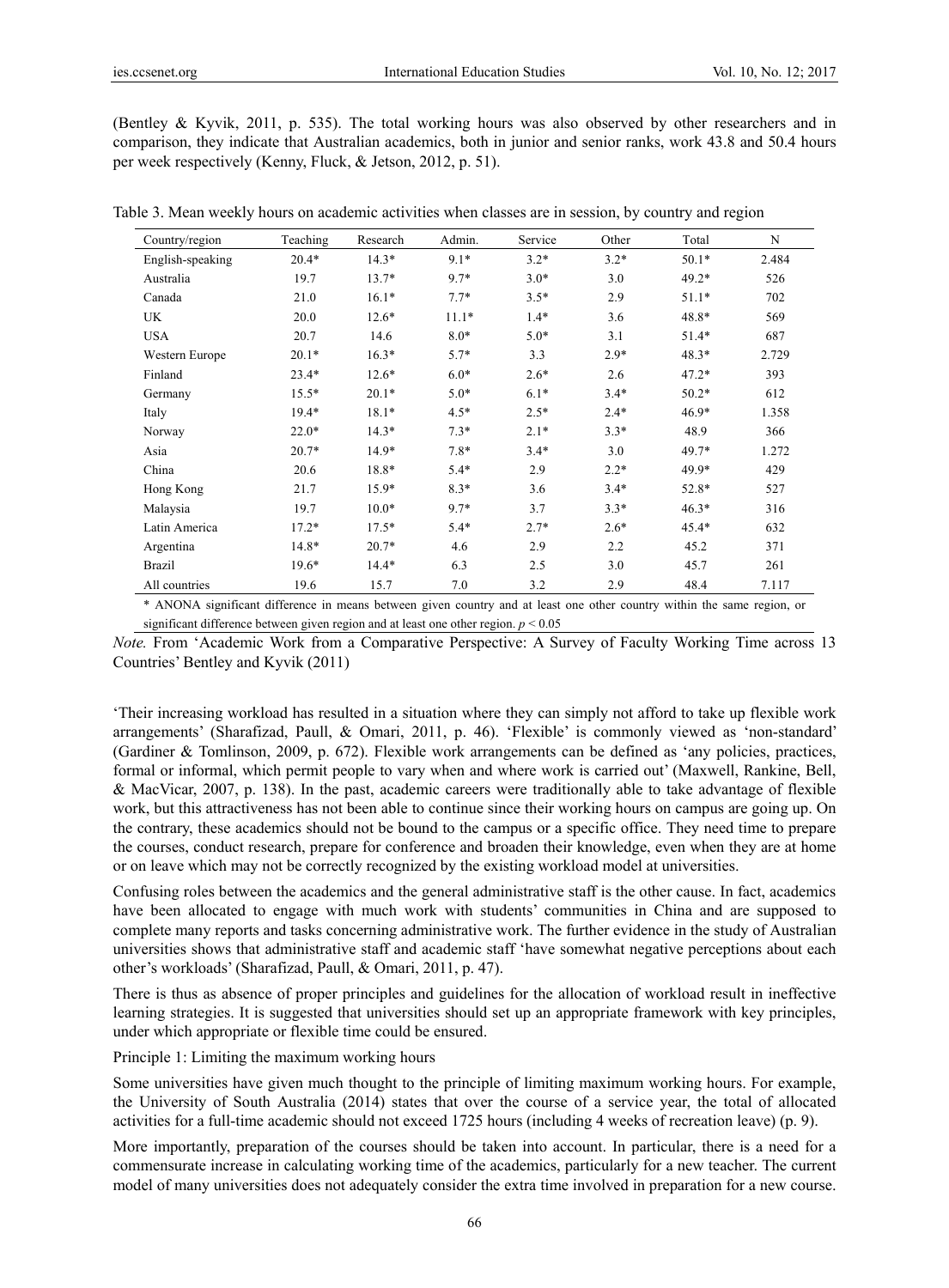This would not fair to a new teacher or a teacher who has never taught the course concerned before.

Principle 2: Setting expectations for work and eliminating fragmentation of time

Flexibility will be improved tremendously if expectation of work is enhanced. For example, once academic teachers are required to submit their report with signature in person they will have to cease their research at hand and spend time on the journey to campus. When they return to their work in research, it may not be easy for them to pick up their research again. Furthermore, administrative staff often ask the academics to perform the endless work associated with administration, leaving their administrative work for academic colleagues to do. Many Australian and Chinese universities are trying to switch the offline administrative work to online work, which would be more convenient for staff in terms of submitting documents from home. In practice, universities should avoid the negative effect of the fragmentation of time in research by setting clear expectations for work.

Principle 3: Clarifying the role of administrative staff in students' communities

It would be better if the administrative staff could participate more in students' activities. Students societies or communities are at the heart of student life beyond the classroom. These activities run by students are different from the courses taught by academic staff, providing students with the opportunities to contact the staff and practice their communication skills, negotiation skills, leadership skills, and so on. While academic teachers are often invited or required to take part in various activities, administrative staffs are seldom involved in students' life. Even some administrative staff respondents indicate that few students know their names. Compared with the academic staff, the administrative staffs have strong organizational skills which overlap with those skills students want to acquire out of class. Thus, administrative staffs are supposed to become more proactive in students' communities, being that computers save their time. Hopefully, the workload will be spread evenly between academic staff and administrative staff in students' communities in the future.

## **5. Conclusion**

Learning strategies are crucial in student learning in higher education. To embody an idea of active learning strategies in a whole procedure, the special issues that could support learning directly or indirectly need to be addressed. Although there are some similarities of learning strategies in both Australia and in China, they are not carried out at the same level.

Section 2 pointed out that China and Australia have paid much attention to student engagement, in particular their participation in inclusive classes, but this might become more challenging for China than for Australia partly because China has a large population of students. Students will demonstrate a greater participation if large classes are divided into smaller streams. When the learners from different parts of China or different countries bring their assumptions, motives, intentions and previous knowledge to the class, they will develop a sense of belonging within the classroom context. In designing a course, the teachers can discover dynamics instead of delivering knowledge, and allow interaction between different students.

Section 3 is concerned with improving the feedback mechanism in some Chinese universities which are somewhat different from Australian universities in details. With regard to feedback to students, students working in groups can obtain feedback from other group members. In terms of feedback to teachers, it would be better if students' feedback could be timely so that the teachers would adjust teaching methods to the target students immediately. Besides, universities shall improve the peer review of teaching by making it more helpful.

The workload of academic staff has been increasing, resulting in a situation where they cannot take up flexible work arrangements. In Section 4, there is a proposed framework of principles. First, universities should limit the maximum working hours and take into account the preparation of courses. Second, flexibility will be improved tremendously if research time is continuous, not fragmented, enhancing the expectation of their work. Third, administrative staffs are supposed to become more proactive in students' communities.

As a whole, insights into the issues supporting learning strategies are of considerable significance, particularly in Australia and China, and are also relevant to other countries. The proposals put forward in this article may be very applicable and therefore offer some ideas for further research in this field.

# **Acknowledgments**

The author would like to acknowledge the help of staff at University of Macquarie, Zlata Kazic, Andrea Phillips, Dr. Panos Vlachopoulos and Dr. Gordon Joughin, whose courses and discussion on teaching greatly improved this paper. Also, special thanks go to Alexandra McPaul, a project manager of co-curricular at University of Wollongong, for meaningful and insightful conversations about tertiary education.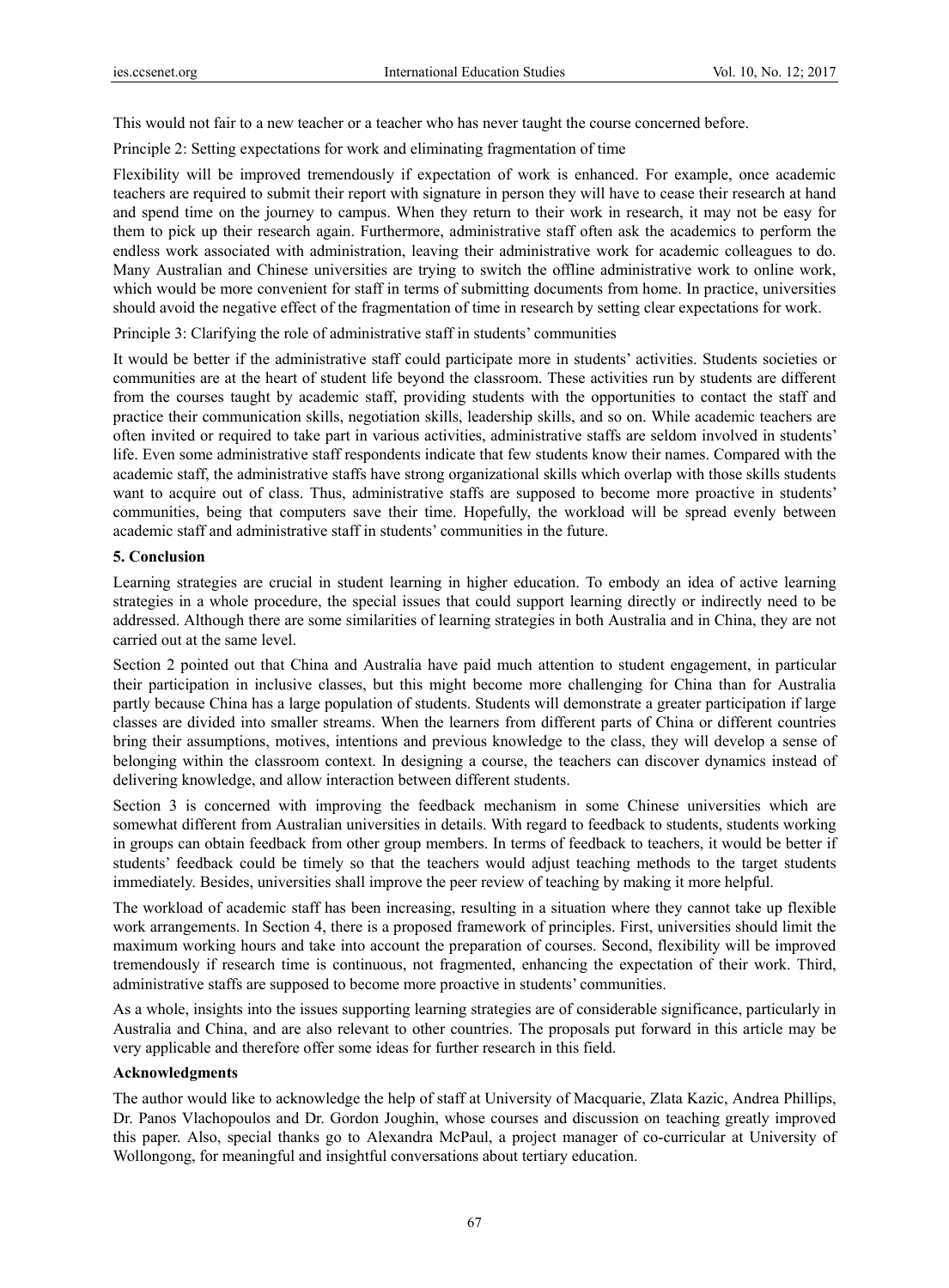#### **References**

- Bentley, P. J., & Kyvik, S. (2011). Academic Work from a Comparative Perspective: A Survey of Faculty Working Time across 13 Countries. *Higher Education*, *63*(4), 529-547. https://doi.org/10.1007/s10734-011-9457-4
- Biggs, J. (1996). Enhancing Teaching through Constructive Alignment. *Higher Education*, *32*, 347-364. https://doi.org/10.1007/BF00138871
- Central China Normal University. (2005). *Hua Zhong Shi Fan Da Xue Gan Bu, Jiao Shi Ting Ke Zhi Du*. Retrieved from http://jwc.ccnu.edu.cn/showNews.aspx?id=228
- Deakin University. (n.d.). *Inclusive Teaching Practices*. Retrieved from http://www.deakin.edu.au/\_\_data/assets/pdf\_file/0004/53482/inclusive-teaching.pdf
- Farrell, K. (2011). *Collegial Feedback on Teaching: A Guide to Peer Review*. Retrieve from http://www.cshe.unimelb.edu.au/
- Gao, H. (2015, July 8). Diao Cha Xian Shi: Da Xue Sheng Ke Tang Can Yu Du Ji Dai Ti Gao. *China Education Daily* (p. 5).
- Gardiner, J., & Tomlinson, J. (2009). Organizational Approaches to Flexible Working: Perspectives of Equality and Diversity Managers in the UK. *Equal Opportunities International*, *28*(8), 671-686. https://doi.org/10.1108/02610150911001706
- Hammond, C., & Churchman, D. (2008). Sustaining Academic Life: A Case for Applying Principles of Social Sustainability to the Academic Profession. *International Journal of Sustainability in Higher Education*, *9*(3), 235-245. https://doi.org/10.1108/14676370810885862
- Huang, B. (2008). Regulation and Practice of Transnational Higher Education in China. In L. Dunn & M. Wallace (Eds.), *Teaching in Transnational Higher Education: Enhancing Learning for Offshore International Students* (pp. 23-33). New York, NY: Routledge Taylor & Francis Group.
- Hutchings, P. (1996). The Peer Review of Teaching: Progress, Issues and Prospects. *Innovative Higher Education*, *20*(4), 221-234. https://doi.org/10.1007/BF01185797
- Kenny, J., Fluck, A., & Jetson, T. (2012) Placing a Value on Academic Work: the Development and Implementation of a Time-Based Academic Workload Model. *Australian Universities' Review*, *54*(2), 50-60.
- Learning and Teaching Center for Macquarie University. (2009). *Student Engagement Principles*. Retrieved from http://staff.mq.edu.au/public/download.jsp?id=214696
- Li, H., & Xie, B. (2008). Jia Qiang Da Xue Sheng Xue Xi Ce Lue Yu Ti Gao Da Xue Sheng Zi Zhu Xue Xi Neng Li. *Economic Research Guide*, *37*(18), 228-229.
- Malik, D. J. (1996). Peer Review of Teaching: External Review of Course Content. *Innovative Higher Education*, *20*(4), 277-286. https://doi.org/10.1007/BF01185803
- Maxwell, G., Rankine, L., Bell, S., & MacVicar, A. (2007) The Incidence and impact of Flexible Working Arrangements in Smaller Businesses. *Employee Relations*, *29*(2), 138-161. https://doi.org/10.1108/01425450710719987
- O'Malley, J. M., & Chamot, A. U. (1990). *Learning Strategies in Second Language Acquisition*. Cambridge: Cambridge University Press.
- Schmeck, R.R. (1988). An Introduction to Strategies and Learning Styles. In R. R. Schmeck (Ed.), *Learning Strategies and Learning Styles* (pp. 3-20). New York, NY: Pleum Press. https://doi.org/10.1007/978-1-4899-2118-5\_1
- Sharafizad, F., Paull, M., & Omari, M. (2011). Flexible Work Arrangements: Accessibility in a University Environment. *Australian Universities' Review*, *53*(2), 43-49. https://doi.org/10.1080/09585192.2011.540163
- Soo, K. T. (2015). Recent Trends in Graduate Unemployment and Higher Education in China. *Higher Contemporary Chinese Political Economy and Strategic Relations: An International Journal*, *1*(3), 637-661.
- University of South Australia. (2014). *Academic Workload Guidelines*. Retrieved from http://w3.unisa.edu.au/hrm/industrial/academic\_workload\_guidelines\_FINAL.pdf